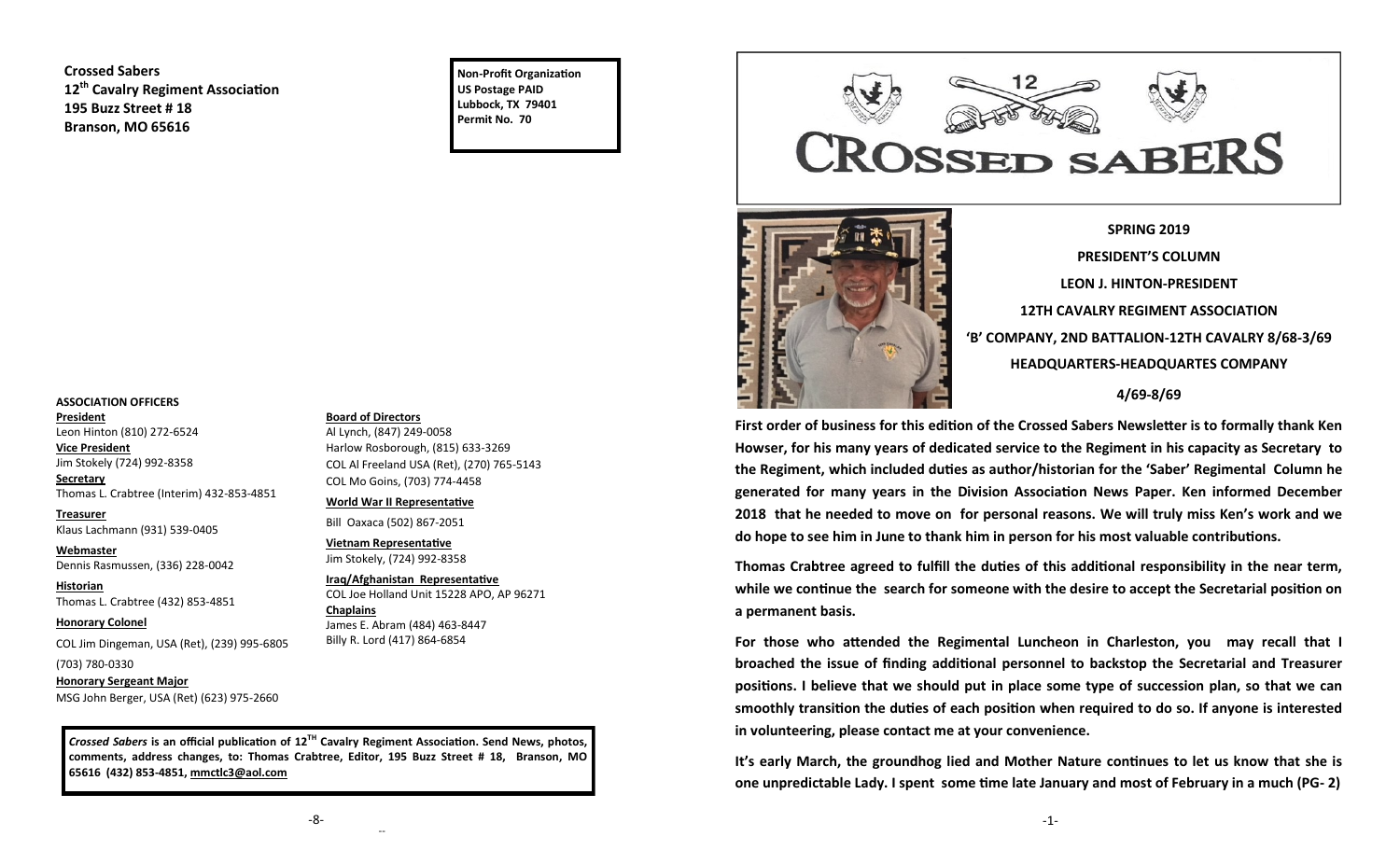**Warmer place than Michigan, but now I think I didn't stay away long enough. I love the four seasons, but this year's weather pattern is getting just a little ridiculous here. Maybe another trip is in order for us. I hope each of you have faired a little better weather wise, wherever you call home.** 

**In a final note, if you haven't done so, please get your paper work in for this year's Reunion at Ft. Hood, if you plan to attend. We had a great turn out last year and I look forward to seeing as many of you as can make it for this year's event.**

# **SEMPER PARATUS**

#### **LEON**

## **NOTES ABOUT POSITIONS**

**There is a need for three (3) positions-Secretary, Treasurer and Webmaster. Dennis Rasmussen who has managed the 12th Cavalry Web Site since 2010 believes it is time to step down. Primary requirements-willingness to serve two (2) years to maintain current Association status and help preserve the 12th Cavalry Legacy for New Era Troopers who will be future Association Members. Duties performed by WEBMASTER will be to maintain 12th Cavalry Regiment Association Web Site-Archive old articles and keep current site updated-Post Unit for general membership access-Publish current events and news information about general membership-Maintain security of the Website. SECRETARY will write 12th Cavalry News Column for Division Association Saber–Monitor active duty deployments of 1-12/2-12 to inform general membership of ongoing activities both Overseas and in Garrison-Maintain liaison with the Battalions-Keep Association Business Records and Minutes of Meeting Records for Officer meetings at annual reunion-Communicate with all units of 12th Cavalry Regiment-Administer, monitor and operate the Association Facebook site. TREASURER will monitor and update membership database with changes of address, email and phone numbers for each member-Submit Master database to Crossed Sabers editor every quarter for Newsletter mailing and coordinate with him to publish updated membership directory every other year-Maintain the General Fund and Trooper Support Fund Accounts, disburse checks and payments for administration of Association Business and assistance to active duty Troopers and Families, as deemed appropriate and approved by 12th Cavalry Association Officers at the annual meeting-Provide annual Financial Report at Reunion Luncheon Meeting and submit 990N e-post notification to IRS each year NLT 15 May-detailed information on website 12th Cavalry.US.Gov. If interested contact LEON HINTON at 810-272-6524, (TLC).**

**TROOPERS WHO WOULD LIKE TO CONTRIBUTE TO THIS PROJECT, MAKE CHECK /MONEY ORDER PAYABLE TO: 12TH CAVALRY DOCUMENTARY FUND, SEND TO: BEVERLY BORMANN, 202 SOUTH MILES, VALLEY CENTER, KS 67147-2039. ANY AMOUNT HELPS AND IS GREATLY APPRECIATED. CONTRIBUTIONIS ARE TAX DEDUCTIBLE. THANKS TO THOSE WHO PREVIOUSLY CONTRIBUTED STORIES AND FUNDS– DVDs 1-2 ARE AVALIABLE \$25.00 EACH/INCLUDES MAILING, PROCEEDS GO TO FUND. CONTACT THOMAS 432-853-4851, SEMPER PARATUS! (TLC)**

#### **FIDDLERS GREEN**

**04/13/2019 ALBERT ANTAKI, 1ST SGT (RET), C CO. 1ST-12TH (ABN) 11/65-1/67**

# **04/26/2019 ROBERT LEWIS KIRBY, 1ST SGT (RET), C CO. 1ST-12TH (ABN) 05/65-09/66**



**KIRBY passed on MAR 2018. With no next of kin records or papers, he was buried in a Pauper's Grave in his County of Residence. When this became known to C Company Brothers they set out to correct this. MIKE CHASE, JAY SNYDER, JOHN SPRANZA, DOUG WARDEN searched archives, contacted VA and DOA and after a year obtained papers and approval to bury KIRBYwith proper honors. 26 APR 2019, 1ST SGT KIRBY will be buried with full Military Honors at FT MITCHELL, AL. NATIONAL CEMETERY. KIRBY was awarded SILVER STAR/PURPLE HEART for bravery in BATTLE of LZ HEREFORD, 21 MAY 1966. SALUTE TO OUR BROTHERS WHO FOUGHT TO HAVE PROPER HONORS FOR THIS BRAVE SOLDIER! RIP TOP! (TLC)... … … CRABTREE OUT!**

**Until next time-"May the Chief Chopper Pilot Hover over us, the original Paratrooper eliminate our T10 Malfunction and the Head Point Man keep us in the Assigned AO!"**

**SEMPER PARATUS and BOOT to BOOT!** 

 $-2$ -  $-7$ -

--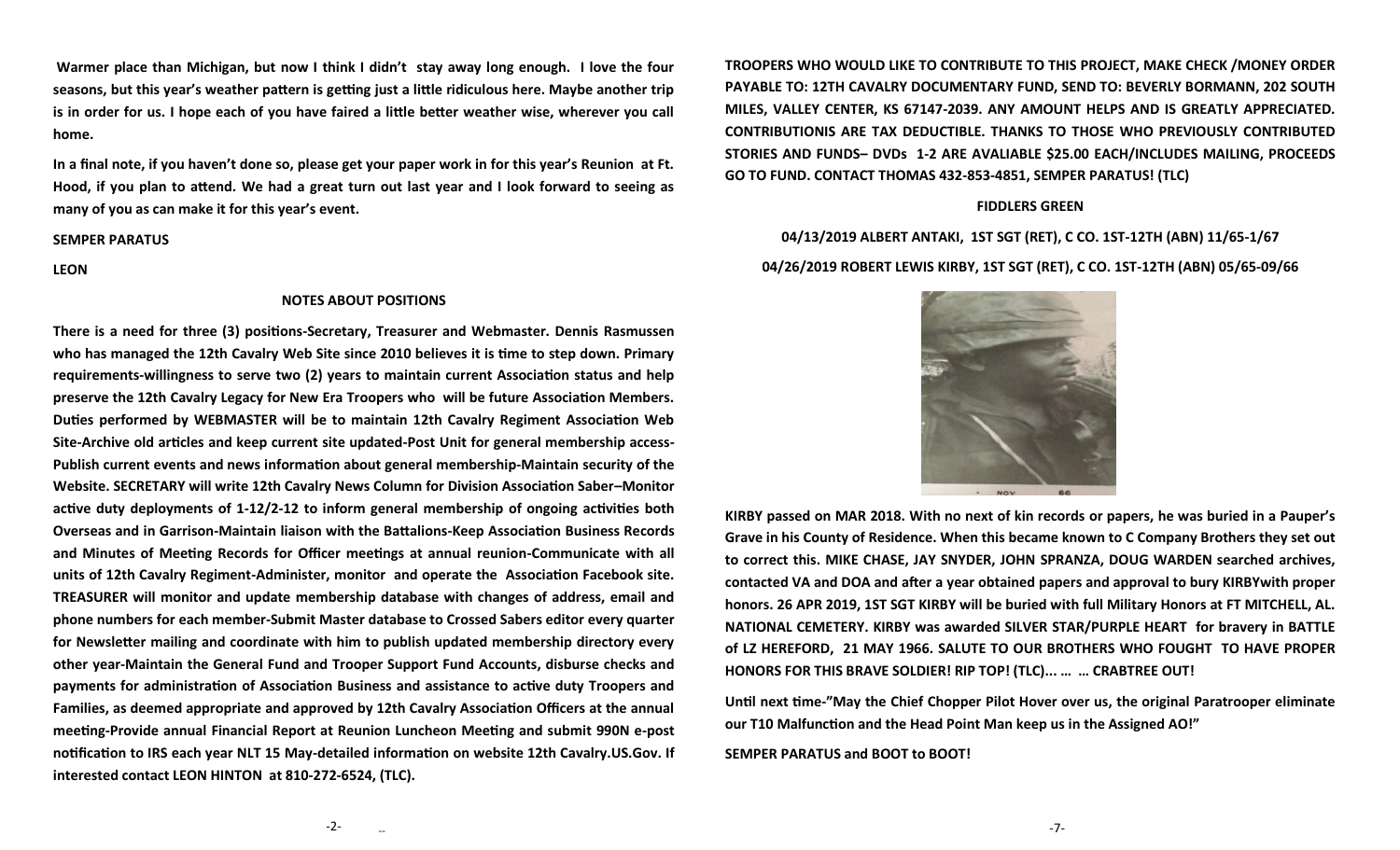# **OVERVIEW**

# **BRANSON REUNION EVENTS**

**We have 80 Rooms Reserved. Reservations will be accepted for Group Rate until 27 AUG. It is best to reserve your room by 9 AUG at which time, one-half of unreserved rooms will be released back to general populace. On 27 AUG ALL unreserved rooms will be released for general customer availability!** 

# **EVENTS**

**WED 9/11-WELCOME RECEPTION 600 PM is Plated Smoked BBQ Dinner**

**THU 9/12-HITS OF THE 60s 200 PM (Brand New Show) You will enjoy it**

**FRI 9/13-PATIO BBQ 530 PM with Music by DJ BEAR DAVIS (IRAQ VET)** 

**BURGERS and DOGS w/condiments**

**SPECIAL SONG REQUESTS indicate on Registration Form**

## **SAT 9/14-500 PM GROUP PHOTOS-BANQUET DINNER 600 PM-SPEAKER**

# **DR. HA TUONG**

**FORMER INFANTRY OFFICER ARVN FORCES BINH DINH PROVINCE**

## **RETIRED EDUCATOR MINNEAPOLIS, MN PUBLIC SCHOOLS**

#### **CURRENTLY ASSOCIATED**

**With**

#### **COALITION OF ALLIED VIETNAM WAR VETERANS**

**WE WILL AGAIN BE DOING VIDEO RECORDINGS FOR BOOT TO BOOT DOCUMENTARY. WE HAVE 48 TROOPERS' STORIES. NEED STORIES FROM A-B COMPANIES (1965-67/1968- 71). C COMPANY (1966-67/68-70/70-72). LIKE TOHEAR FROM OUR MEDICS.**

**NEED TO HEAR FROM OUR 2D-12TH TROOPERS AND ALL WHO WANT TO TELL THEIR STORIES SO WE CAN DEVELOPE A SCHEDULE AND NOT DISRUPT THE FLOW OF ONGOING ACTIVITIES!**

**THIS WILL BE OUR 4TH RECORDING SESSION. WOULD LIKE TO DO A 5TH ONE AFTER THIS, CONTINGENT ON HOW MANY TROOPERS WANT TO TELL THEIR STORY AND RAISING FUNDS. WE NEED \$35,000 TO COMPLETE THE PROJECT. FORTUNATELY, WE WERE ABLE TO PULL TOGETHER THIS SAME AMOUNT FOR THE FIRST 3 PARTS. EPISODES ONE AND TWO ARE COMPLETE, THREE IS NOW IN EDITING/RENDERING PROCESS. PARTS 3/4/5 WILL BE HISTORY OF OUR LEGACY FROM SAVANNAH, GA, BACK TO NOW. CONT'D (PG 7)**



# **COLONEL JIM DINGEMAN, USA (RET)**

 **Honorary Colonel of the Regiment Commander, 2D-12th Cavalry, Vietnam 1968-1969**

# **GREETINGS TO THE 12TH CAVALRY FAMILY**

# **SUMMERTIME GREETINGS:**

**Hope all are doing well. Sylvia and I are looking forward to another Reunion in Ft. Hood, 5-9 June 2019. I encourage all to get their registrations in as soon as possible. Lot of events planned for Cav week. Both our Battalions, 1-12/2-12 will be in Garrison during the reunion.**

**This is a great opportunity to visit and interface with our current group of Warriors on Thursday, 6 June., 0900-1600 HRS. In the AM we will visit Headquarters and General Area of 1st-12th and with 2d-12th Troopers in the afternoon.** 

**We are the only Regiment who arranges for active visitation and interaction with current active duty Commanders and Troopers. In past reunions, these visits and intermingling have had positive effect for us and the active duty Troopers. Details about specific times and places to gather for these visits will be available upon arrival at the Shiloh. Being a part of these events gives us all a greater understanding of the Army concept of A SOLDIER FOR LIFE with a firm commitment to our Regiment Motto ALWAYS READY.**

**Looking forward to a great reunion and seeing You All in Killeen. Until then, a couple of thoughts to ponder- (1) "What would life be like if we had no courage to attempt anything?". (2) "You see things, you say why but I dream things that never were and I say why not...that's why I am here today, I am asking you why not?" (Robert Kennedy 1968).**

**GOD BLESS**

**JIM DINGEMAN, COL (RET)**

**SEMPER PARATUS**

--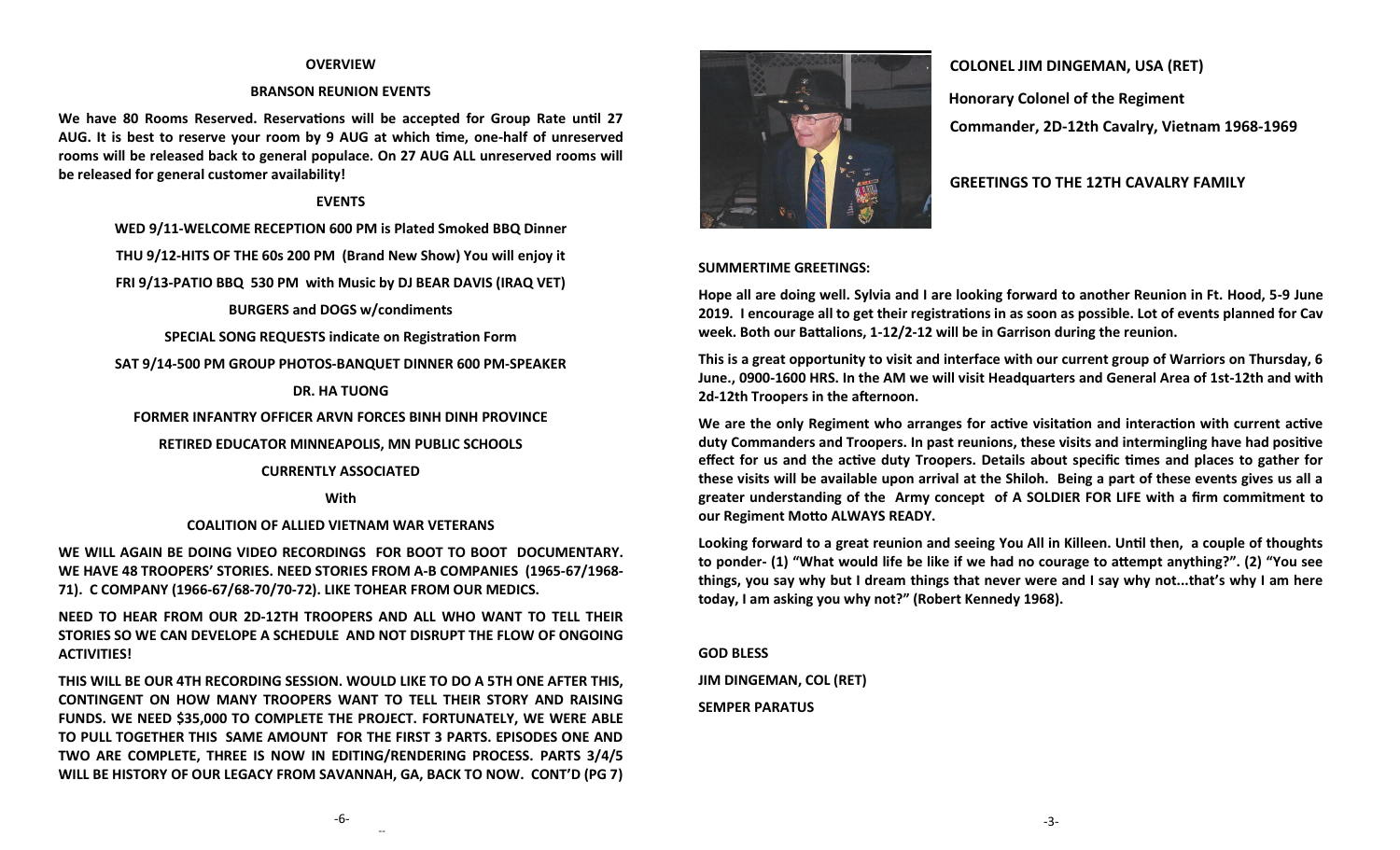**14TH ANNUAL REUNION 12TH CAVALRY TROOPERS**

**WELK RESORT-1984 STATE HIGHWAY 165**

**BRANSON, MO 65616**

**RESERVATIONS-800-808-9355-GP # 565466-12TH CAVALRY**

**ROOM RATES (\$99.97 INCUDES TAX 2 PER ROOM and DAILY BREAKFAST BUFFET)**

**ADDITIONAL GUESTS PER ROOM (ADD \$10.00 EACH/INCLUDES BREAKFAST)**

## **DOES NOT INCLUDE REUNION REGISTRATION**

**\_\_\_\_\_\_\_\_\_\_\_\_\_\_\_\_\_\_\_\_\_\_\_\_\_\_\_\_\_\_\_\_\_\_\_\_\_\_\_\_\_\_\_\_\_\_\_\_\_\_\_\_\_\_\_\_\_\_\_\_\_\_\_\_\_\_\_\_\_\_\_\_\_\_\_\_\_\_\_\_\_**

#### **REUNION REGISTRATION FORM and EVENT SCHEDULE**

**TROOPER ONLY REGISTRATION FEE is \$20.00 (NAME TAGS/SNACKS/DRINKS)**

**\_\_\_\_\_\_\_\_\_\_\_\_\_\_\_\_\_\_\_\_\_\_\_\_\_\_\_\_\_\_\_\_\_\_\_\_\_\_\_\_\_\_\_\_\_\_\_\_\_\_\_\_\_\_\_\_\_\_\_\_\_\_\_\_\_\_\_\_\_\_\_\_\_\_\_\_\_\_\_\_\_**

**TROOPER NAME/UNIT/DATES\_\_\_\_\_\_\_\_\_\_\_\_\_\_\_\_\_\_\_\_\_\_\_\_\_\_\_\_\_\_\_\_\_\_\_\_\_\_\_\_\_\_\_\_\_\_\_\_\_\_\_\_\_\_\_\_**

**NAMES/OTHER GUESTS\_\_\_\_\_\_\_\_\_\_\_\_\_\_\_\_\_\_\_\_\_\_\_\_\_\_\_\_\_\_\_\_\_\_\_\_\_\_\_\_\_\_\_\_\_\_\_\_\_\_\_\_\_\_\_\_\_\_\_\_\_** 

**ADDRESS/CITY/STATE/ZIP\_\_\_\_\_\_\_\_\_\_\_\_\_\_\_\_\_\_\_\_\_\_\_\_\_\_\_\_\_\_\_\_\_\_\_\_\_\_\_\_\_\_\_\_\_\_\_\_\_\_\_\_\_\_\_\_\_\_\_**

**HOME PHONE\_\_\_\_\_\_\_\_\_\_\_\_\_\_\_\_\_CELLPHONE\_\_\_\_\_\_\_\_\_\_\_\_\_\_\_\_\_EMAIL:\_\_\_\_\_\_\_\_\_\_\_\_\_\_\_\_\_\_\_**

**EVENTS REGISTRATION**

**ADD TROOPER ONLY REGISTRATION FEE \$20.00 (NAME TAGS/DRINKS): TOT AMT\_\_\_\_\_\_\_\_**

**WED: 9/11/2019-600 PM-WELCOME RECEPTION-\$10.00 EACH-# TICKETS \_\_\_\_TOT AMT \_\_\_\_\_\_\_\_**

**THU: 9/12/2019-200 PM-#1HITS OF 60s/50s/70s -\$22.00 EACH-# TICKETS\_\_\_\_TOT AMT\_\_\_\_\_\_\_\_**

**FRI: 9/13/2019-530 PM-PATIO BBQ-w/DJ 'BEAR'-\$20.00 EACH-# TICKETS\_\_\_\_TOT AMT\_\_\_\_\_\_\_\_**

**SAT: 9/14/2019-600 PM-DINNER/GUEST SPEAKER-\$32.00 EACH-# TICKETS\_\_\_TOT AMT\_\_\_\_\_\_\_\_**

 **TOTAL AMT ALL EVENTS\_\_\_\_\_\_\_\_\_** 

**MAKE CHECKS PAYABLE TO: 12th CAVALRY REUNION-BRANSON, MAIL TO: THOMAS CRABTREE, 195 BUZZ STREET # 18, BRANSON, MO 65616, QUESTIONS: CALL THOMAS 432-853-4851 or MAGGIE 432-853-4856** 

# 12th Cavalry

**Stage Door Restaurant** Saturday, September 14, 2019 5:30 PM

# **Banquet Menu**

#### **Choice of:**

**Roasted Prime Rib** 

OR

**Seasoned Chicken Breast** 

(Choice is due at time of room reservation)

Served with:

**Vegetable Medley** 

**Red Roasted Potatoes** 

Mixed Green Salad Served with House Dressing

&

Yellow Cake w/ Chocolate Frosting

Served with Tea, Coffee or Water (Cash bar available for alcoholic beverages)

--